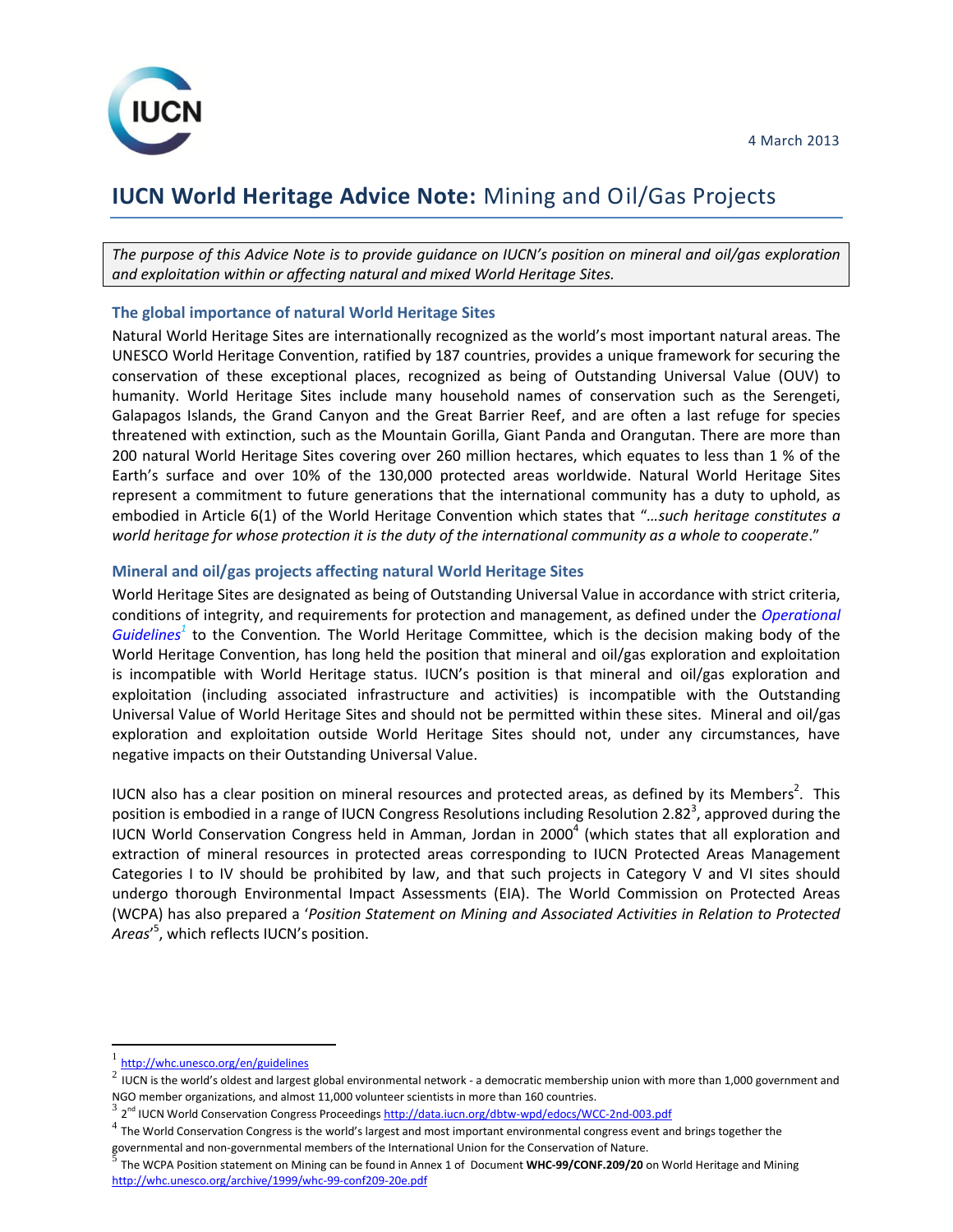In applying its position, IUCN considers the following points:

- **1.** On numerous occasions, the World Heritage Committee has stated that mineral and oil/gas exploration and exploitation within or affecting a World Heritage Site are incompatible with its World Heritage status, and has considered that these activities can constitute a basis for inscription on the List of World Heritage in Danger, in accordance with Paragraph 180 of the *Operational Guidelines* to the Convention. A selection of recent relevant decisions is included in Annex 1.
- 2. The Committee's position is in line with the International Council on Mining and Metals' (ICMM<sup>6</sup>) [International Position Statement](http://www.icmm.com/our-work/sustainable-development-framework/position-statements) on Mining and Protected Areas<sup>7</sup>, and the positions of industry leaders such as [Shell](http://www.shell.com/home/content/environment_society/environment/biodiversity/protected_areas/)<sup>8</sup>, and that of international investment companies such as [JP Morgan](http://www.jpmorganchase.com/corporate/Corporate-Responsibility/document/JPMC_ESRA_Policy.pdf)<sup>9</sup>. The Committee has frequently taken these industry lead positions as benchmarks for its decisions.
- **3.** In accordance with Paragraph 172 of the *Operational Guidelines* to the Convention, all development projects which may affect the Outstanding Universal Value of a World Heritage Site (including mineral and oil/gas exploration and exploitation projects and associated infrastructure) should be submitted by State Parties to the World Heritage Committee before a decision on their implementation is taken.
- **4.** All proposals for mineral and oil/gas exploration and exploitation (including associated infrastructure) which may affect a World Heritage Site, but are located outside its boundaries, should be subject to an appropriate and rigorous appraisal process, such as an Environmental and Social Impact Assessment (ESIA), prior to considering whether to grant consents and licenses. These appraisal processes should respect the highest international best-practice standards, including, but not limited to:
	- Specifically assessing the likely effects of the proposal(s) on the site's Outstanding Universal Value, including direct, indirect and cumulative effects;
	- Identifying and evaluating alternatives, to determine least damaging options;
	- Being publicly disclosed and subject to thorough public consultation; and
	- Proposing an environmental management plan detailing operating, monitoring and restoration conditions.
- **5.** Boundary modifications to World Heritage Sites, as defined in the *Operational Guidelines* to the Convention, should not be proposed for the purpose of facilitating mineral and oil/gas exploration and exploitation projects, and/or associated infrastructure, within or affecting a site. Any proposed changes to the boundaries of a World Heritage Site should be subject to procedures at least as rigorous as those involved in the nomination of the Site, as required under the *Operational Guidelines* to the Convention.

## **Information on mining and oil/gas projects affecting natural World Heritage Sites**

A list of all natural World Heritage Sites is available through the [UNESCO World Heritage Centre website](http://whc.unesco.org/)<sup>10</sup> and additional information is also available on the [IUCN World Heritage Programme website](http://www.iucn.org/worldheritage/)<sup>11</sup>. IUCN welcomes dialogue with all stakeholders on proposals for mineral and oil/gas exploration and exploitation projects that could potentially affect natural World Heritage Sites, including early discussion with developers and licensing authorities. Any information on mining and World Heritage is appreciated by IUCN and can be treated as confidential when required. For more information please contact the IUCN World Heritage Programme: [whconservation@iucn.org.](mailto:whconservation@iucn.org)

 $\overline{\phantom{a}}$ 

 $^6$  The International Council on Mining and Metals (ICMM) brings together major mining companies throughout the world

<sup>7&</sup>lt;br><u>8 <http://www.icmm.com/our-work/sustainable-development-framework/position-statements></u><br>8 http://www.shell.com/heres/sentest/caujusement\_caujuk/caujusement/hisdiuseitu/cartit

[http://www.shell.com/home/content/environment\\_society/environment/biodiversity/protected\\_areas/](http://www.shell.com/home/content/environment_society/environment/biodiversity/protected_areas/)

<sup>9</sup> [http://www.jpmorganchase.com/corporate/Corporate-Responsibility/document/JPMC\\_ESRA\\_Position.pdf](http://www.jpmorganchase.com/corporate/Corporate-Responsibility/document/JPMC_ESRA_Policy.pdf)

<sup>10</sup> <http://whc.unesco.org/>

<sup>11</sup> <http://www.iucn.org/worldheritage/>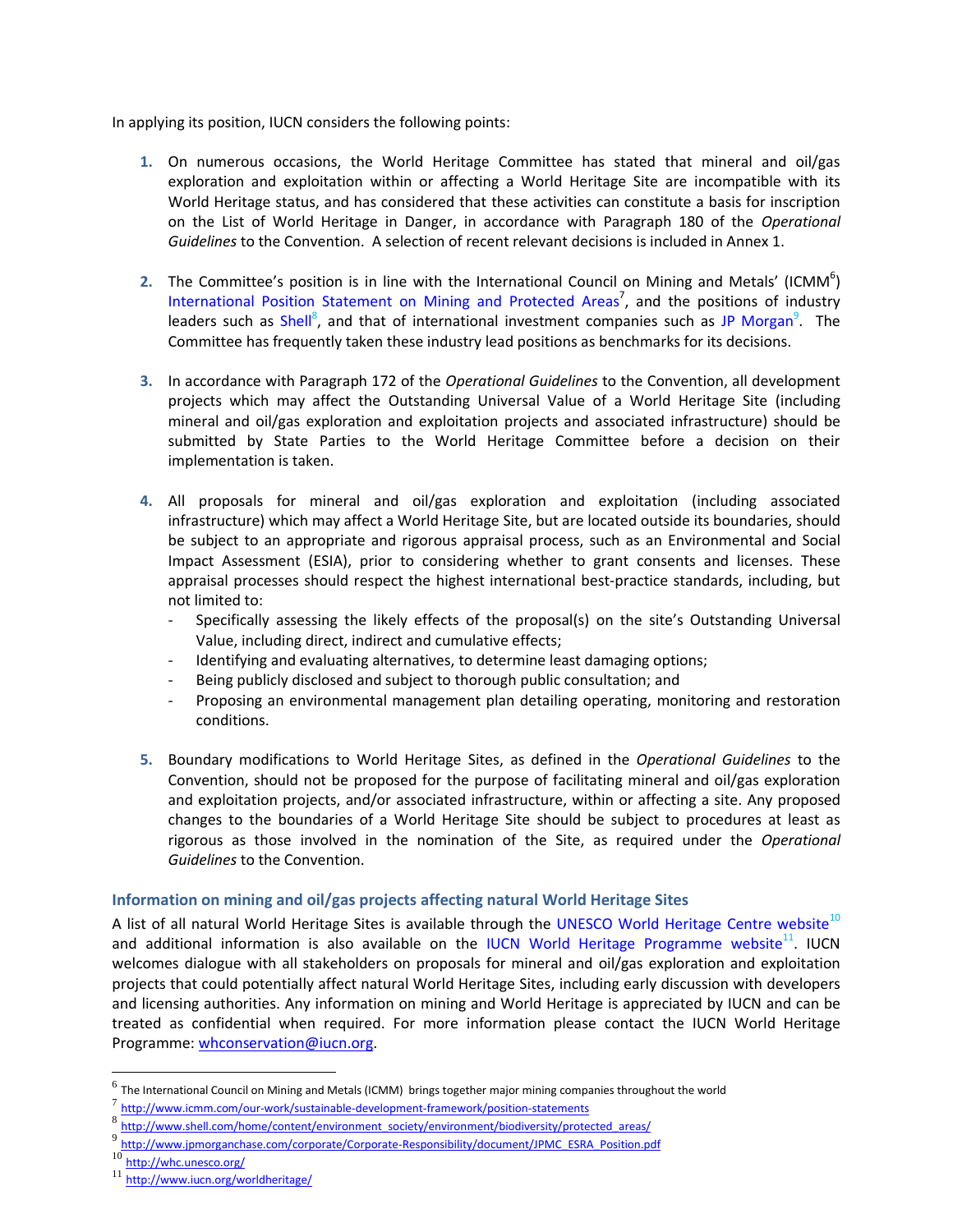# **Annex 1:** Examples of recent World Heritage Committee decisions on mining and oil/gas exploration and exploitation taken at its 34th session, Brasilia, 2010

# **Virunga National Park (Democratic Republic of the Congo) – Decision 34 COM 7A.4**

*Reiterates its concern with regard to the envisaged oil prospecting projects overlapping the property, recalls its position regarding the incompatibility of oil exploration and exploitation in respect of World Heritage status, and also urges the State Party not to authorize any project of prospection or oil exploitation*.

# **Comoé National Park (Côte d'Ivoire) - Decision 34 COM 7A.2**

*Reiterates its utmost concern about the granting of mining exploration licenses covering the property, urges the State Party to take the necessary steps to ensure the withdrawal of the these licenses, and calls upon the holders of any concessions to respect international standards, in line with the international position statement of the International Council of Mining and Metals (ICMM) of not undertaking these activities in World Heritage properties;*

# **Mount Nimba Strict Nature Reserve (Côte d'Ivoire and Guinea) – Decision 34 COM 7A.3**

*Notes the delay experienced by SMFG (Société des Mines de Fer de Guinée) in conducting an Environmental and Social Impact Study, due to the delay in the implementation of the mining project, and reiterates its request to ensure that the Environmental and Social Impact Study be conducted in accordance with the highest international standards and quantify the potential impact of planned mining on the property, in close consultation with all the stakeholders, and to submit all intermediate results to the World Heritage Committee;*

*Expresses its concern that the State Party of Côte d'Ivoire has not yet confirmed that all mining concessions have in*  fact been revoked within the property as requested by the World Heritage Committee since its 32nd session, and *emphatically reiterates this request;*

## **Dja Wildlife Reserve (Cameroon) – Decision 34 COM 7B.1**

*Expresses its deep concern as regards the conclusions of the World Heritage Centre/IUCN mission that considers that the Outstanding Universal Value of the property is threatened by a progressive erosion of its biodiversity due to increased poaching, as well as by the negative impact of the commencement of mining activities of the GEOVIC Company, the development of forestry exploitation, and the encroachment of agriculture around the property;*

*Requests the State Party to review the Environmental and Social Impact Study (ESIS) based on the final technical feasibility study prepared by the GEOVIC Company, and to submit an Environmental and Social Management Plan to mitigate the direct and indirect negative impacts of the mining project;*

*Urges the State Party to suspend the implantation work for the GEOVIC mining activity until the conclusion of the new ESIS and also requests the State Party to control the validation of these documents by the different stakeholders and to inform the World Heritage Centre by 1 December 2010;*

## **Selous Game Reserve (United Republic of Tanzania) – Decision 34 COM 7B.3**

*Also expresses its utmost concern about the weakening of the legal protection of the property by the 2009 Wildlife Act, which allows for the prospection and mining of oil, gas and uranium inside Game Reserves and reiterates that any decision to go forward with oil exploration inside the property would constitute a clear case for inscribing Selous Game Reserve on the List of World Heritage in Danger;*

*Also urges the State Party to enact specific legislation to prohibit the prospection and mining of oil, gas and uranium inside the Selous Game Reserve on the basis of its status as a World Heritage property;*

*Reiterates its request to the State Party to inform the World Heritage Centre of all planned activities within and in the vicinity of the property which could impact its Outstanding Universal Value, including dam and mining projects, and provide an Environmental Impact assessment before taking a decision on these projects;*